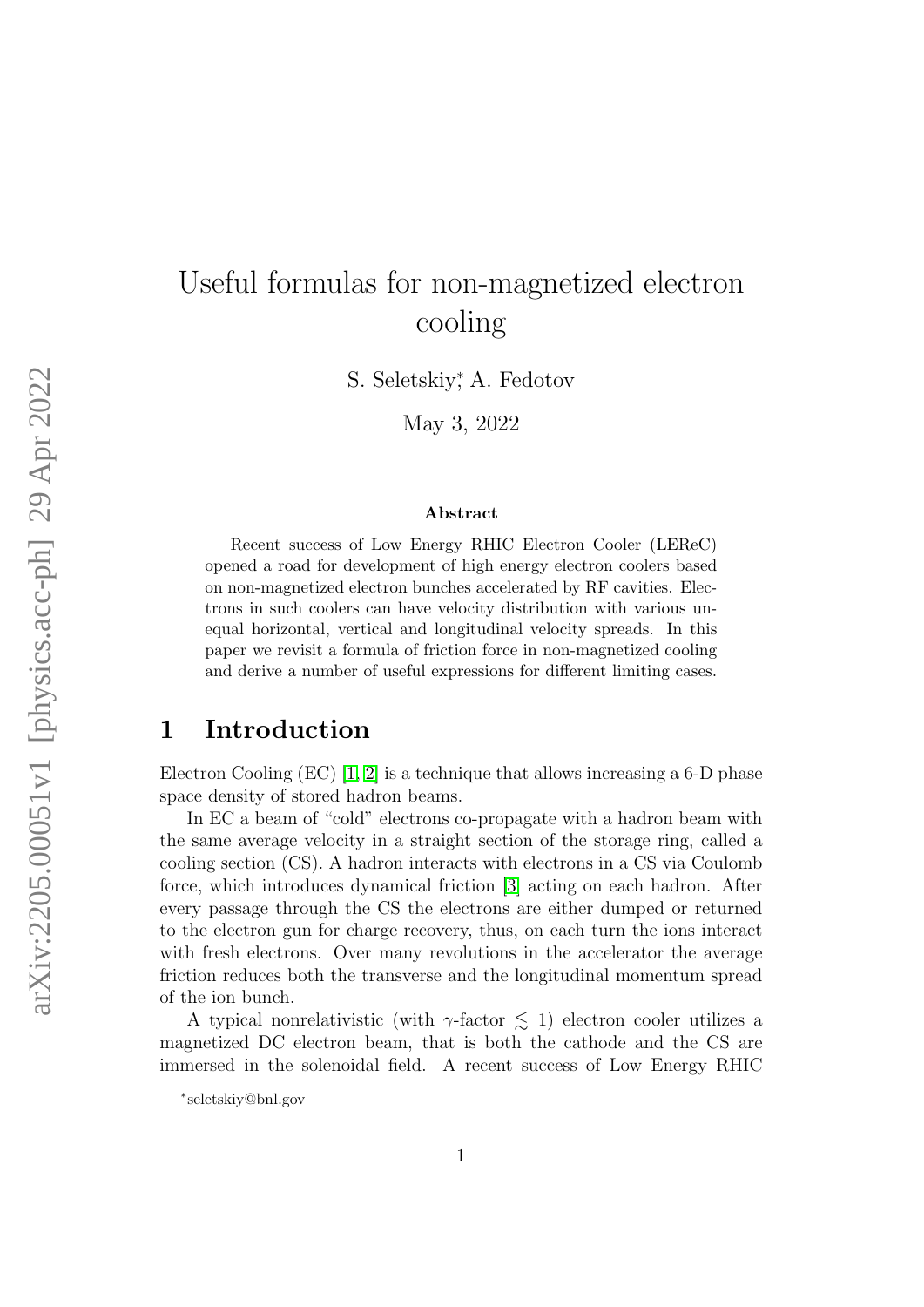Electron Cooler [\[4,](#page-7-3) [5,](#page-8-0) [6,](#page-8-1) [7,](#page-8-2) [8\]](#page-8-3), the first RF-based non-magnetized electron cooler, demonstrated that operational EC does not require e-beam magnetization. While LEReC operated at  $\gamma = 4.1$  and  $\gamma = 4.6$ , LEReC approach becomes especially attractive for high energy electron coolers because it significantly simplifies the engineering aspects of a cooler design. For example, a pre-cooler [\[9\]](#page-8-4) for Electron Ion Collider [\[10\]](#page-8-5) (which will be built at BNL) will utilize non-magnetized RF-accelerated bunches of electrons.

In this note we revisit the general expression for the cooling force in a non-magnetized EC and derive both useful analytical formulas for several limiting cases and expressions convenient for the fast numerical integration. While some of the formulas presented in this paper are well known, others, to the best of our knowledge, have never being published before.

## 2 Electron bunches with Maxwell distribution

The friction force acting on an ion co-traveling with an electron bunch with velocity distribution  $f(v_e)$  is given by [\[11,](#page-8-6) [12\]](#page-8-7):

<span id="page-1-0"></span>
$$
\vec{F} = -\frac{4\pi n_e e^4 Z^2}{m_e} \int L_C \frac{\vec{v} - \vec{v}_e}{|\vec{v} - \vec{v}_e|^3} f(v_e) d^3 v_e \tag{1}
$$

Here,  $n_e$  is the electron bunch density in the beam frame, e is the electron charge,  $Z \cdot e$  is the ion charge,  $m_e$  is the mass of the electron,  $\vec{v}$  and  $\vec{v}_e$ are ion and electron velocities in the beam frame and  $L<sub>C</sub>$  is the Coulomb logarithm, which has a weak dependence on  $v_e$  and can be moved from under the integral.

If we assume a Maxwell-Boltzmann distribution of velocities in the electron bunch then Eq. [\(1\)](#page-1-0) can be simplified to 1D integrals for each component of the friction force [\[13\]](#page-8-8). Such formulas (named Binney's formulas) are very convenient for numerical integration.

In this paper we assume that there is no offset between average velocities of electrons and ions. Derivation of Binney's formulas for v-distribution with a constant offset between beams' velocities along with considerations of relevant physics can be found in [\[14\]](#page-8-9).

The electron bunch v-distribution is given by:

<span id="page-1-1"></span>
$$
f(v_e) = \frac{1}{(2\pi)^{3/2} \Delta_x \Delta_y \Delta_z} \exp\left(-\frac{v_{ex}^2}{2\Delta_x^2} - \frac{v_{ey}^2}{2\Delta_y^2} - \frac{v_{ez}^2}{2\Delta_z^2}\right)
$$
(2)

Let us introduce an effective potential in a velocity-space: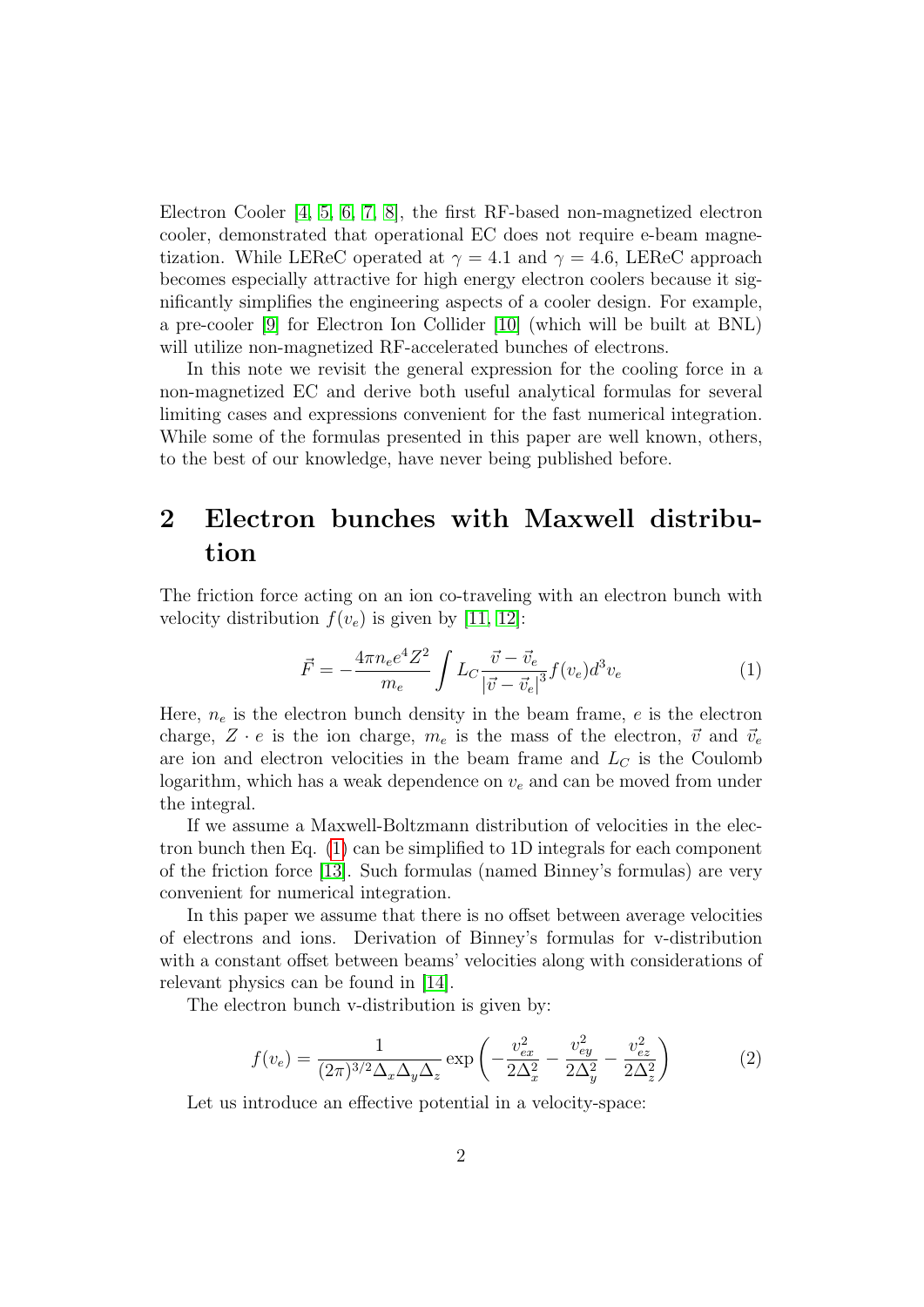$$
U = C_0 \int \frac{f(v_e)}{|\vec{v} - \vec{v}_e|} d^3 v_e \tag{3}
$$

such that

<span id="page-2-1"></span>
$$
F_{x,y,z} = \partial U / \partial v_{x,y,z} \tag{4}
$$

Here,  $C_0 = \frac{4\pi n_e e^4 Z^2 L_C}{m_e}$  $\frac{e^*Z^*L_C}{m_e}$ .

Noticing that  $1/|\vec{v} - \vec{v}_e|$  can be represented as:

<span id="page-2-0"></span>
$$
\frac{1}{\sqrt{(v_x - v_{ex})^2 + (v_y - v_{ey})^2 + (v_z - v_{ez})^2}} =
$$
\n
$$
\frac{2}{\sqrt{\pi}} \int_0^\infty \exp\left[-p^2 \left((v_x - v_{ex})^2 + (v_y - v_{ey})^2 + (v_z - v_{ez})^2\right)\right] dp
$$
\n(5)

we get from Eqs.  $(2)-(5)$  $(2)-(5)$  $(2)-(5)$ :

$$
U = \frac{C_0}{\sqrt{2}\pi^2 \Delta_x \Delta_y \Delta_z} \int_0^\infty \left[ \int_{-\infty}^\infty e^{-p^2 (v_x - v_{ex})^2 - \frac{v_{ex}^2}{2\Delta_x^2}} dv_{ex} \right. \\
\int_{-\infty}^\infty e^{-p^2 (v_y - v_{ey})^2 - \frac{v_{ey}^2}{2\Delta_y^2}} dv_{ey} \int_{-\infty}^\infty e^{-p^2 (v_z - v_{ez})^2 - \frac{v_{ez}^2}{2\Delta_z^2}} dv_{ez} \right] dp
$$
\n(6)

Since:

$$
\int_{-\infty}^{\infty} e^{-p^2(v_x - v_{ex})^2 - \frac{v_{ex}^2}{2\Delta_x^2}} dv_{ex} = \sqrt{2\pi} \Delta_x \frac{\exp\left(-\frac{p^2 v_x^2}{1 + 2p^2 \Delta_x^2}\right)}{\sqrt{1 + 2p^2 \Delta_x^2}} \tag{7}
$$

we get for the effective potential:

<span id="page-2-2"></span>
$$
U = \frac{2C_0}{\sqrt{\pi}} \int_0^\infty \frac{\exp\left(-\frac{p^2 v_x^2}{1 + 2p^2 \Delta_x^2} - \frac{p^2 v_y^2}{1 + 2p^2 \Delta_y^2} - \frac{p^2 v_z^2}{1 + 2p^2 \Delta_z^2}\right)}{\sqrt{(1 + 2p^2 \Delta_x^2)(1 + 2p^2 \Delta_y^2)(1 + 2p^2 \Delta_z^2)}} dp \tag{8}
$$

From Eqs. [\(4\)](#page-2-1) and [\(8\)](#page-2-2) we obtain Binney's formulas. For example, for  $F_x$ :

<span id="page-2-3"></span>
$$
F_x = -\frac{4C_0}{\sqrt{\pi}} \int_0^\infty \frac{p^2 v_x}{1 + 2p^2 \Delta_x^2} \frac{\exp\left(-\frac{p^2 v_x^2}{1 + 2p^2 \Delta_x^2} - \frac{p^2 v_y^2}{1 + 2p^2 \Delta_y^2} - \frac{p^2 v_z^2}{1 + 2p^2 \Delta_x^2}\right)}{\sqrt{(1 + 2p^2 \Delta_x^2)(1 + 2p^2 \Delta_y^2)(1 + 2p^2 \Delta_z^2)}} dp \tag{9}
$$

A more elegant form of Binney's formulas is obtained by substituting  $p^2 = 1/(2q\Delta_x^2)$  into expressions [\(9\)](#page-2-3):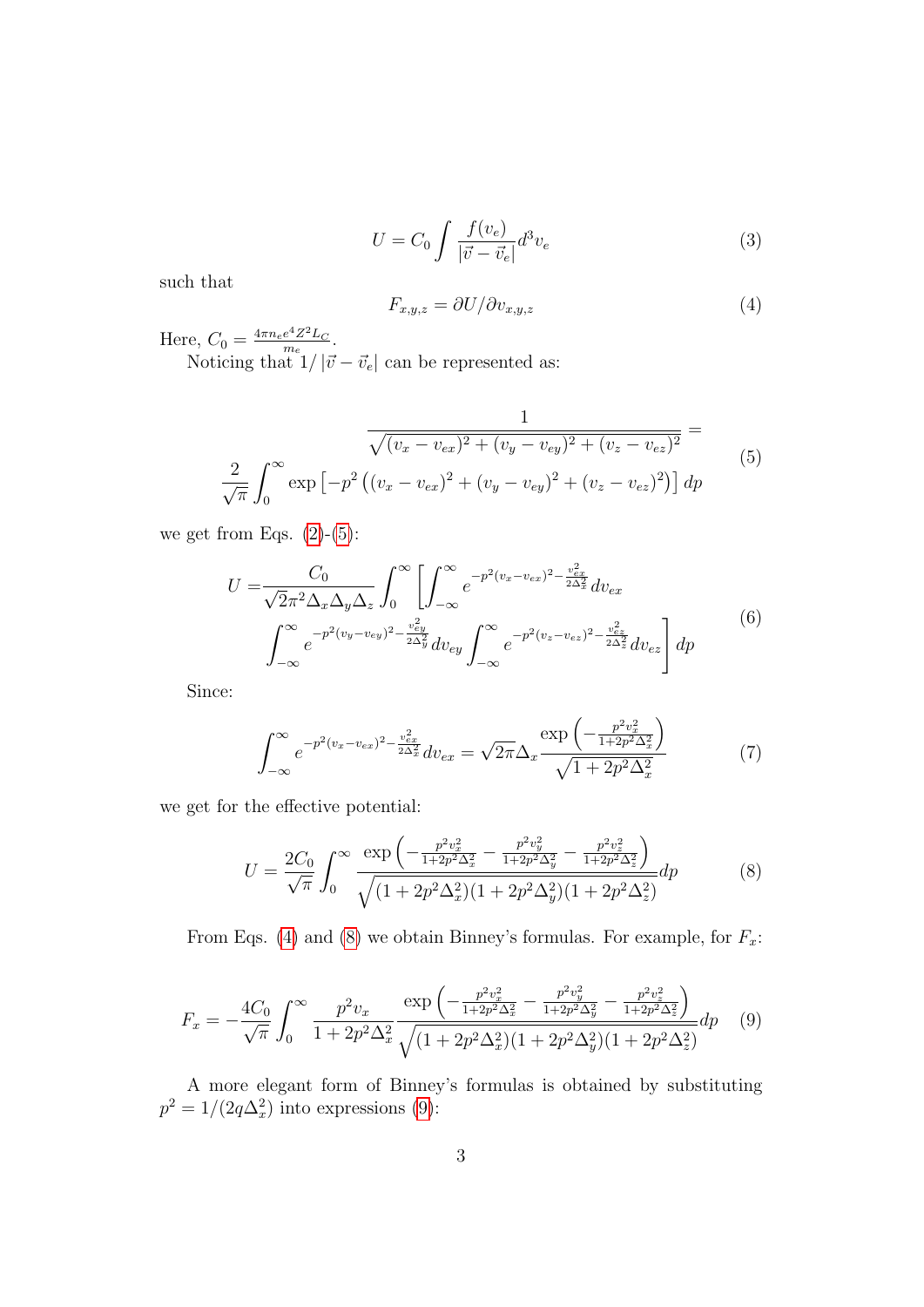<span id="page-3-0"></span>
$$
\begin{cases}\nF_x = -Cv_x \int_0^\infty \frac{\exp\left[-\frac{v_x^2}{2\Delta_x^2(1+q)} - \frac{v_y^2}{2(\Delta_x^2 q + \Delta_y^2)} - \frac{v_z^2}{2(\Delta_x^2 q + \Delta_z^2)}\right]}{\Delta_x^3(1+q)^{3/2}(q + \Delta_y^2/\Delta_x^2)^{1/2}(q + \Delta_z^2/\Delta_x^2)^{1/2}} dq \\
F_y = -Cv_y \int_0^\infty \frac{\exp\left[-\frac{v_x^2}{2\Delta_x^2(1+q)} - \frac{v_y^2}{2(\Delta_x^2 q + \Delta_y^2)} - \frac{v_z^2}{2(\Delta_x^2 q + \Delta_z^2)}\right]}{\Delta_x^3(q + \Delta_y^2/\Delta_x^2)^{3/2}(q + 1)^{1/2}(q + \Delta_z^2/\Delta_x^2)^{1/2}} dq \\
F_z = -Cv_z \int_0^\infty \frac{\exp\left[-\frac{v_x^2}{2\Delta_x^2(1+q)} - \frac{v_y^2}{2(\Delta_x^2 q + \Delta_y^2)} - \frac{v_z^2}{2(\Delta_x^2 q + \Delta_z^2)}\right]}{\Delta_x^3(q + \Delta_z^2/\Delta_x^2)^{3/2}(q + 1)^{1/2}(q + \Delta_y^2/\Delta_x^2)^{1/2}} dq\n\end{cases} \tag{10}
$$

where  $C = 2\sqrt{2\pi} n_e r_e^2 m_e c^4 Z^2 L_C$ .

For a special case of  $\Delta_x = \Delta_y \equiv \Delta_t$  Eq. [\(10\)](#page-3-0) becomes:

<span id="page-3-1"></span>
$$
\begin{cases}\nF_{x,y} = -Cv_{x,y} \int_0^\infty g_t(q) dq \\
F_z = -Cv_z \int_0^\infty g_z(q) dq \\
g_t(q) = \frac{1}{\Delta_t^2 (1+q)^2 \sqrt{\Delta_t^2 q + \Delta_z^2}} \exp\left[ -\frac{v_x^2 + v_y^2}{2\Delta_t^2 (1+q)} - \frac{v_z^2}{2(\Delta_t^2 q + \Delta_z^2)} \right] \\
g_z(q) = \frac{1}{(1+q)(\Delta_t^2 q + \Delta_z^2)^{3/2}} \exp\left[ -\frac{v_x^2 + v_y^2}{2\Delta_t^2 (1+q)} - \frac{v_z^2}{2(\Delta_t^2 q + \Delta_z^2)} \right]\n\end{cases} (11)
$$

For the case of an isotropic distribution ( $\Delta_x = \Delta_y = \Delta_z \equiv \Delta$ ) Eqs. [\(10,](#page-3-0) [11\)](#page-3-1) reduce to Chandrasekhar's classical result:

<span id="page-3-2"></span>
$$
\begin{cases}\nF_{x,y,z} = -\frac{C}{\Delta^3 a^3} v_{x,y,z} \left[ -2ae^{-a^2/2} + \sqrt{2\pi} \text{Erf} \left( \frac{a}{\sqrt{2}} \right) \right] \\
a = \sqrt{v_x^2 + v_y^2 + v_z^2} / \Delta\n\end{cases} (12)
$$

where the error function  $Erf(z) \equiv \frac{2}{\sqrt{2}}$  $\frac{2}{\pi} \int_0^z e^{-t^2} dt$ .

Expressions for friction force components given by Eq. [\(10\)](#page-3-0) are useful for designing a bunched electron cooler, since for such a cooler a velocity distribution of electrons might have non-equal horizontal, vertical and longitudinal spreads.

## 3 Limiting cases for hadrons with small velocities

#### 3.1 e-bunch with arbitrary Maxwell distribution

The integrals [11](#page-3-1) can be taken analytically in the approximation of a "linear" friction force, i.e. when  $v_{x,y,z} \ll \Delta_{x,y,z}$ . The resulting expression is given by Eq. [\(13\)](#page-4-0).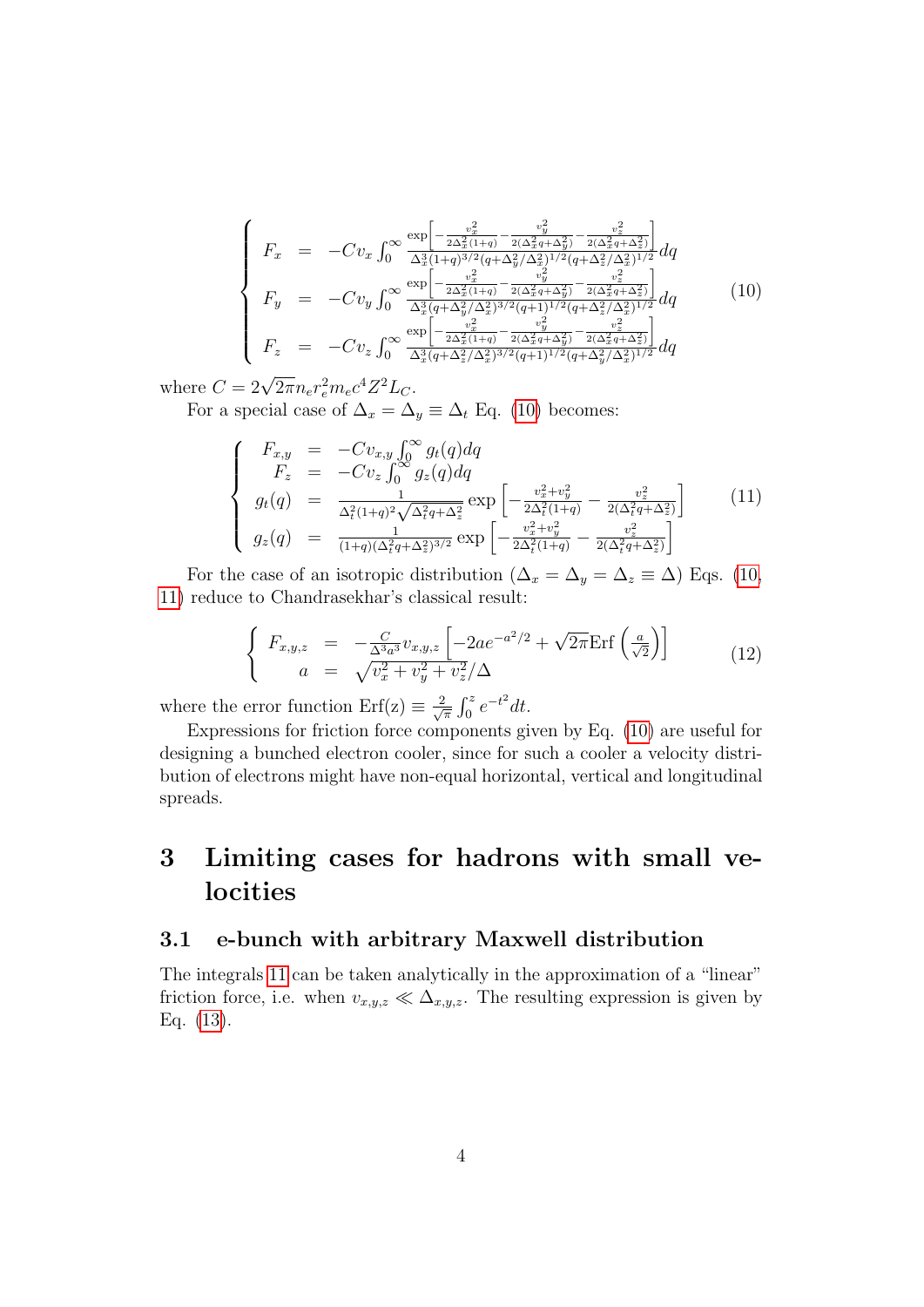<span id="page-4-0"></span>
$$
F_{x,y} = -C \frac{v_{x,y}}{\Delta_{\perp}^{2} \Delta_{z}} \Phi(\Delta_{z}/\Delta_{\perp})
$$
  
\n
$$
F_{z} = -2C \frac{v_{z}}{\Delta_{\perp}^{2} \Delta_{z}} (1 - \Phi(\Delta_{z}/\Delta_{\perp}))
$$
  
\n
$$
\Phi(d) = \begin{cases} \frac{d}{1 - d^{2}} \left( \frac{\arccos(d)}{\sqrt{1 - d^{2}}} - d \right), & d < 1 \\ 2/3, & d = 1 \\ \frac{d}{d^{2} - 1} \left( \frac{\log(d - \sqrt{d^{2} - 1})}{\sqrt{d^{2} - 1}} + d \right), & d > 1 \end{cases}
$$
\n(13)

where  $d = \Delta_z/\Delta_{\perp}$ . Note that  $\Phi$  is a continuous function (see Fig [1\)](#page-4-1). By expanding  $\Phi(d)$  both for  $d > 1$  and for  $d < 1$  in Taylor series around  $d = 1$ one can easily check that

$$
\lim_{d \to 1} \Phi(d < 1) = \lim_{d \to 1} \Phi(d > 1) = \frac{2}{3}
$$



<span id="page-4-1"></span>Figure 1: Function  $\Phi(d)$ .

Formulas [\(13\)](#page-4-0) give the friction force experienced by the small velocity ions in a general case (no assumptions about the relation between  $\Delta_{\perp}$  and  $\Delta_z$  is made) of Maxwell distribution of the electron bunch velocities  $(f(v_e))$ . It is not too surprizing that our formulas remind of the Ogino-Ruggiero formulas derived for the case of the elliptic uniform distribution  $f(v_e)$  (see equations (26a-26b) in [\[15\]](#page-8-10)).

Equation [\(13\)](#page-4-0) is useful for quick estimates of the cooling force in case of anisotropic velocity distribution in the e-bunch.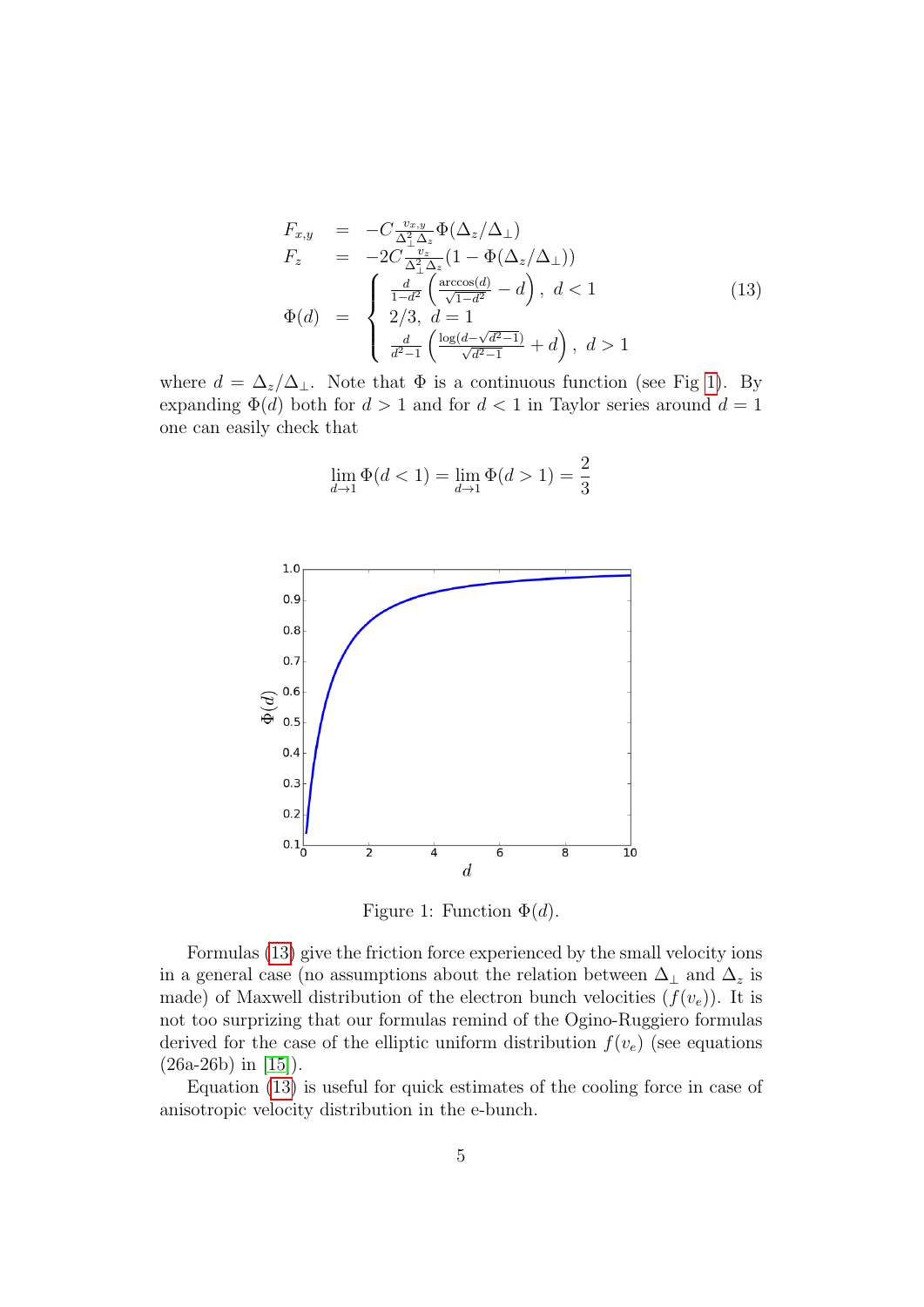Next, we will compare the derived equations to the numeric integration of Binney's formulas for several distributions with various  $\Delta_{\perp}$  and  $\Delta_{z}$ . For this test we will use the typical LEReC parameters for the 2 MeV settings.

Figure [2](#page-5-0) shows the results of the comparison for the case of  $\sigma_{\theta e} = 150$  $μ$ rad and  $σ_{δe} = 5 \cdot 10^{-4}$ , which corresponds to  $d ≈ 0.68$ . Similarly Fig. [3](#page-6-0) shows the results of the comparison for the case of  $\sigma_{\theta e} = 300 \mu$  rad and  $\sigma_{\delta e} = 5 \cdot 10^{-4}$ , which corresponds to  $d \approx 0.34$ . As one can see Eq. [\(13\)](#page-4-0) give the perfect approximation of the linear part of the friction force.



<span id="page-5-0"></span>Figure 2: Comparison of friction force obtained by numerical integration of Binney's formulas [\(11\)](#page-3-1) to the linear approximation [\(13\)](#page-4-0) for the case of  $\Delta_z/\Delta_{\perp}=0.68.$ 

Finally, we will consider two limiting cases:  $\Delta_z = \Delta_\perp$  and  $\Delta_z \ll \Delta_\perp$ .

#### 3.2 e-bunch with isotropic Maxwell distribution

For  $\Delta_z = \Delta_\perp \equiv \Delta$  we have  $d = 1$ . Hence, we get:

$$
F_{x,y} = F_z = -\frac{4\sqrt{2\pi}}{3} \frac{n_e r_e^2 m_e c^4 Z^2 L_C}{\Delta^3} v_{x,y,z}
$$
(14)

which is a well known result (see, for instance, equation  $(1.12)$  in [\[16\]](#page-8-11)).

### 3.3 e-bunch with strongly anisotropic Maxwell distribution

For  $\Delta_z \ll \Delta_\perp$  we must substitute  $d \to 0$  into [\(13\)](#page-4-0). We have  $\Phi(d \to 0) \to$  $d \cdot \pi/2$ . Therefore, for the components of the friction force we immediately get: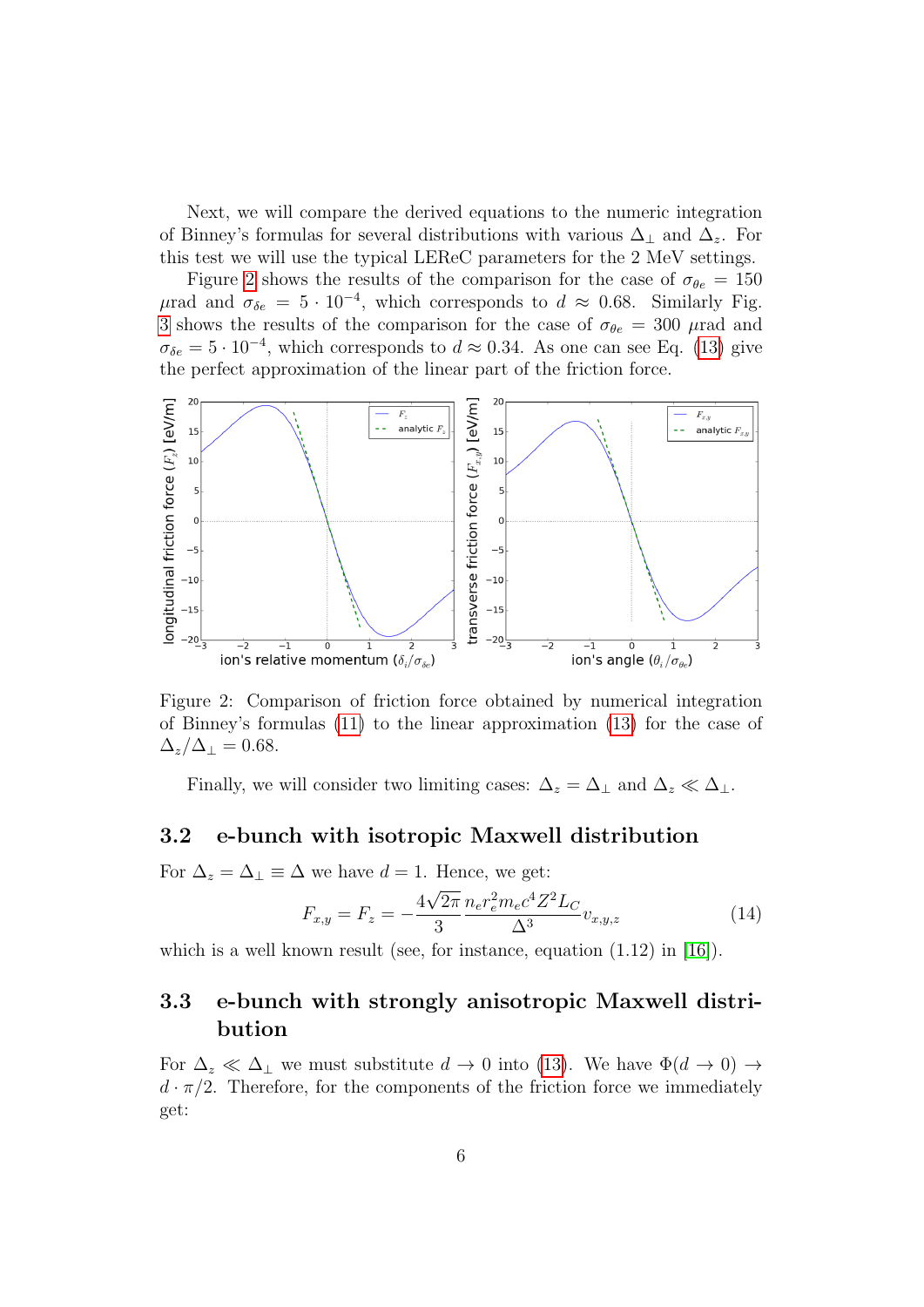

<span id="page-6-0"></span>Figure 3: Comparison of friction force obtained by numerical integration of Binney's formulas [\(11\)](#page-3-1) to the linear approximation [\(13\)](#page-4-0) for the case of  $\Delta_z/\Delta_{\perp}=0.34.$ 

$$
F_{x,y} = -\pi \sqrt{2\pi} \frac{n_e r_e^2 m_e c^4 Z^2 L_C}{\Delta_{\Delta}^3} v_{x,y}
$$
  
\n
$$
F_z = -4\sqrt{2\pi} \frac{n_e r_e^2 m_e c^4 Z^2 L_C}{\Delta_{\Delta}^2 \Delta_z} v_z
$$
\n(15)

The derived asymptotic expressions are also well-known (see formulas (1.49)-  $(1.50)$  in [\[16\]](#page-8-11)).

### 4 Cooling rate

Let us write down the cooling rate for the case of  $\Delta_x = \Delta_y$ .

The amplitude cooling rate  $(\lambda_{\sigma})$  in the laboratory frame can be obtained from:

<span id="page-6-1"></span>
$$
\lambda_{\sigma} = \frac{F\eta}{\gamma m_i v} \tag{16}
$$

where the duty factor  $\eta = L_{CS}/(2\pi R)$ , R is the storage ring radius,  $L_{CS}$  is the length of the cooling section,  $m_i = A_i m_p$ ,  $m_p$  is the proton mass and  $A_i$ is the ion mass number.

Notice that the e-bunch density in the beam frame  $n_e = \frac{1}{2}$  $\mathcal{L}$  $N_e$  $\frac{N_e}{(2\pi)^{3/2}\sigma_x\sigma_y\sigma_z},$ where  $\sigma_{x,y,z}$  are the horizontal, the vertical and the longitudinal e-bunch sizes in the laboratory frame. Also,  $\Delta_z = \beta c \sigma_{\delta}$ , and  $\Delta_{\perp} = \gamma \beta c \sigma_{\theta}$ , where  $\sigma_{\theta} \equiv \sigma_{\theta x} = \sigma_{\theta y}$ , Then, substituting Eq. [\(13\)](#page-4-0) into Eq. [\(16\)](#page-6-1), we get for the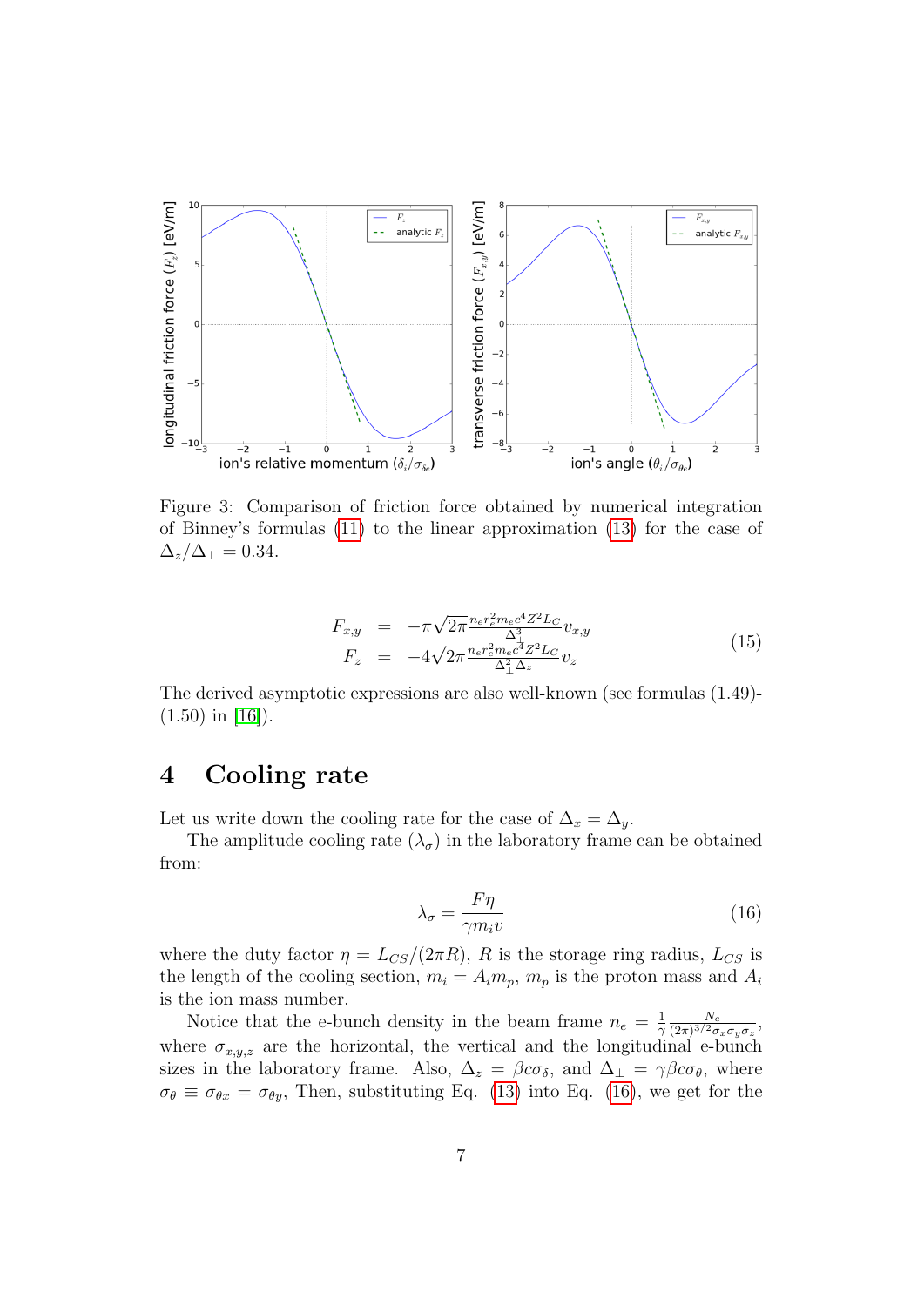transverse and the longitudinal emittance cooling rate  $(\lambda_{\varepsilon} = 2\lambda_{\sigma})$  defined strictly through the laboratory frame beam parameters:

<span id="page-7-4"></span>
$$
\lambda_{\varepsilon_{x,y}} = -\frac{2N_e r_e^2 m_e c Z^2 L_C}{\pi \gamma^4 \beta^3 A_i m_p \sigma_x \sigma_y \sigma_z} \frac{\eta}{\sigma_\theta^2 \sigma_\delta} \Phi \left( \frac{\sigma_\delta}{\gamma \sigma_\theta} \right)
$$
\n
$$
\lambda_{\varepsilon_z} = -\frac{4N_e r_e^2 m_e c Z^2 L_C}{\pi \gamma^4 \beta^3 A_i m_p \sigma_x \sigma_y \sigma_z} \frac{\eta}{\sigma_\theta^2 \sigma_\delta} \left( 1 - \Phi \left( \frac{\sigma_\delta}{\gamma \sigma_\theta} \right) \right)
$$
\n
$$
\Phi(d) = \begin{cases}\n\frac{d}{1 - d^2} \left( \frac{\arccos(d)}{\sqrt{1 - d^2}} - d \right), \ d < 1 \\
2/3, \ d = 1 \\
\frac{d}{d^2 - 1} \left( \frac{\log(d - \sqrt{d^2 - 1})}{\sqrt{d^2 - 1}} + d \right), \ d > 1\n\end{cases} \tag{17}
$$

Please notice that using the laboratory frame parameters:  $d = \sigma_{\delta}/(\gamma \sigma_{\theta})$ .

## 5 Conclusion

In this paper we derived several expressions useful in design of the nonmagnetized bunched electron coolers.

Equations  $(10)-(12)$  $(10)-(12)$  $(10)-(12)$  give the friction force for an electron bunch with the Maxwell-Boltzmann velocity distribution in form of one-dimensional integrals.

Equation [\(13\)](#page-4-0) gives an analytic expression for the friction force acting on ions with velocities smaller than the electron bunch velocity spreads in a general case of unequal longitudinal and transverse velocity spreads of electrons.

Equation [\(17\)](#page-7-4) gives an explicit analytic formula for the cooling rate expressed in the laboratory frame parameters of the electron and ion beams.

## References

- <span id="page-7-0"></span>[1] G. I. Budker, An effective method of damping particle oscillations in proton and antiproton storage rings, At. Energ. 22, 346 (1967) [Sov. At. Energy 22, 438 (1967)].
- <span id="page-7-1"></span>[2] G. I. Budker et al., Experimental study of electron cooling, Part. Accel. 7, 197 (1976).
- <span id="page-7-2"></span>[3] S. Chandrasekhar, Brownian motion, dynamical friction and stellar dynamics, Rev. Mod. Phys. 21, 3 (1949).
- <span id="page-7-3"></span>[4] A. Fedotov et al., Experimental demonstration of hadron beam cooling using radio frequency accelerated electron bunches , Phys. Rev. Lett. 124, 084801 (2020).